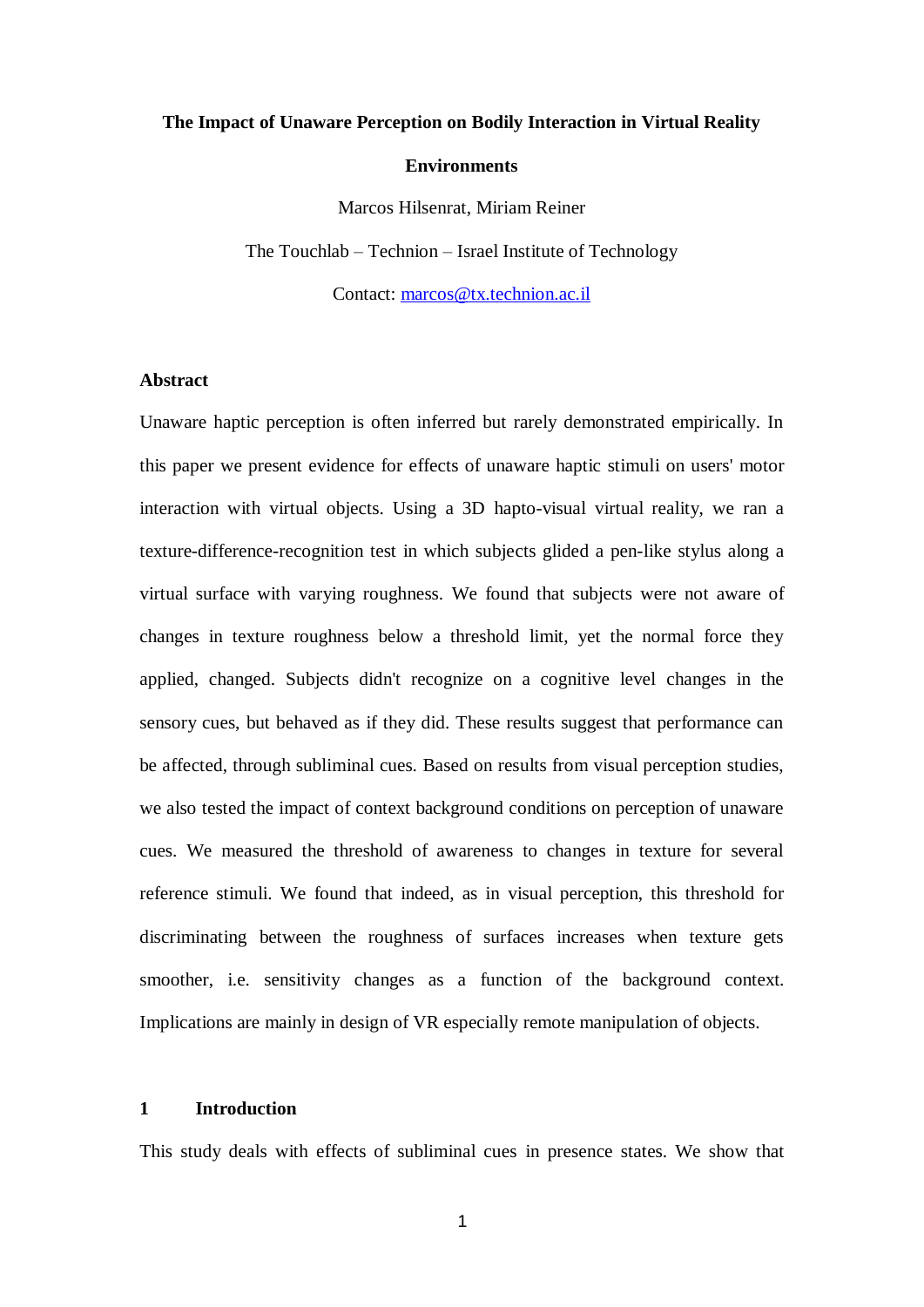haptic cues in a VR, which are so weak that participants are unaware of, affect their interaction with virtual objects. This study tests the nature and boundaries of unaware touch perception and its effect on perception and interaction in a VR.

Among all senses, the human haptic system provides unique and bidirectional communication between humans and interactive systems (Reiner, 2004; Hale & Stanney, 2004). Bidirectional communication has a major role in conceptualization of the environment, performance and manipulation, and has been applied in several problem solving hapto-visual environments. These include molecular docking, nanomaterial manipulation, surgical training, virtual prototyping, and digital sculpting (Basdogan et al., 2004; Lin & Salisbury, 2004; Jerabkova et al., 2007). All of the above environments include multimodal cues, some on the subliminal level. The role of subliminal cues and their impact on interaction in virtual worlds has not been studied in any of the existing VR haptic applications.

The relevance is beyond 'presence' research, and contributes both to the psychophysics of subliminal cues, and to the design of haptic interfaces and VR environments for remote action. Results provide a model of the effect of unaware perception of objects, especially changes in behavior and action due to subliminal perception. Integration of subliminal cues in virtual environments provides a paradigm for affecting manual behavior, possibly enhancing haptic performance through subliminal cues.

Most existing interfaces allow touching a virtual object via a probe. Still, contact with a surface by means of a probe, a pen or any tool generates considerable information about the texture. For instance, when we stir a bowl with a spoon, we can tell immediately that the food is sticky, without pausing to analyze the pattern of pressure on the fingertips, (Klatzky & Lederman, 2002). Many tasks involve the use of probe-

2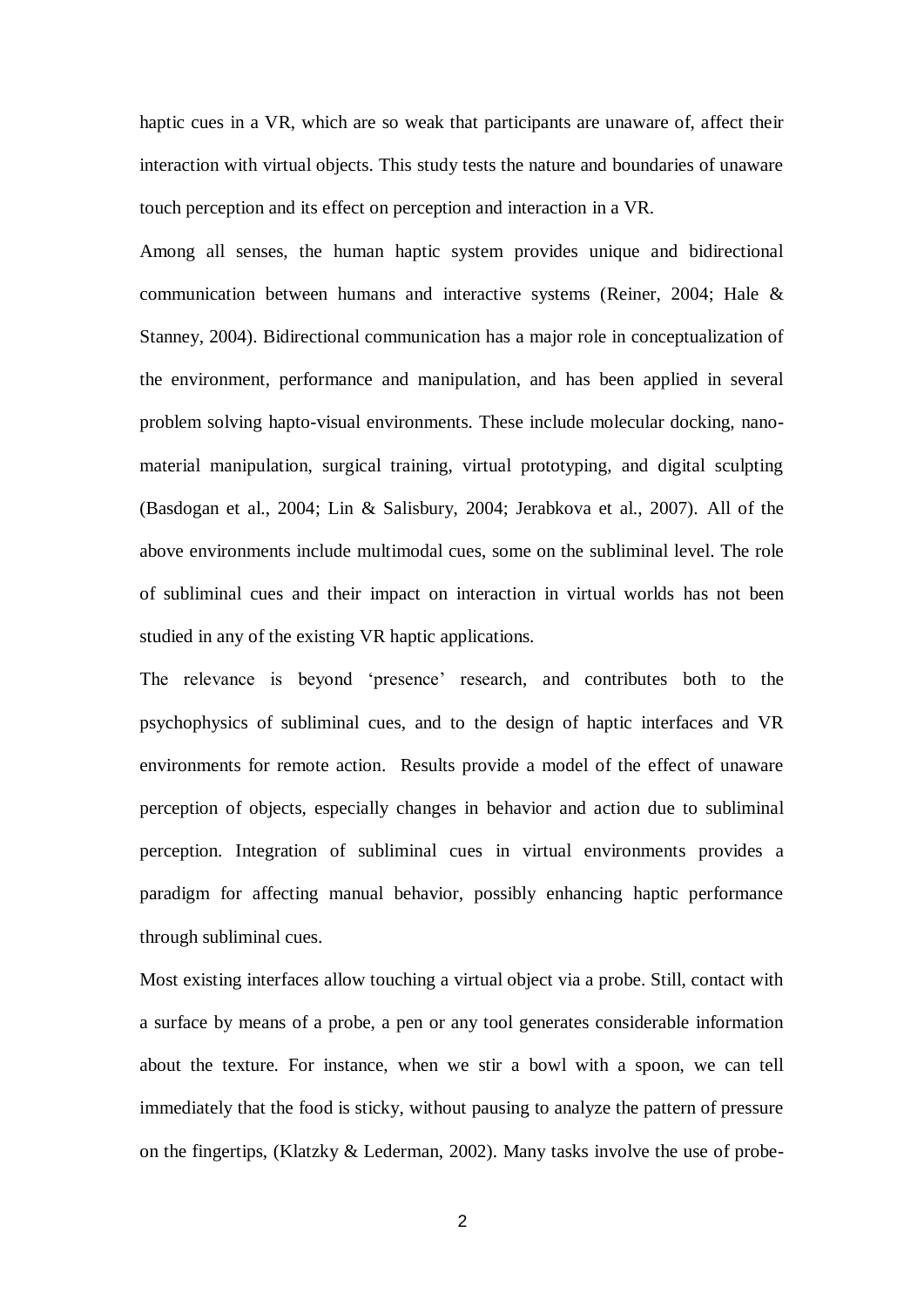like tools to act on objects, and complete a task. For example, sewing with a needle, and incisions with surgical scalpels. As with studies on the interaction of the bare finger with surfaces (e.g. Lederman, 1974; 1983), investigation of indirect touch of real surfaces is currently focused on the contribution of the geometric features of textured surfaces to object recognition on human exploration strategies (e.g. relative speed, force, and mode of touch: active or passive), and on geometric and physical characteristics of the intermediate tool (such as weight, density, probe diameter), in exploration of object properties (e.g. Klatzky et al., 2003).

Scanning a surface through a probe to obtain information about its texture is an example of a haptic exploration cycle (Reiner, 2004). While writing with a pen we sense the forces exerted on the fingers, palm and arm, caused by friction, the position of the hand in space (kinesthetic), and the texture of the paper felt by the hand (tactile). In addition the users feel the texture of the pen itself: it might be smooth, sticky or heavy. These are all part of the haptic loop. For instance, suppose that while writing, a change in roughness is sensed. The user may interpret the haptic information (function of the cognitive system) and apply the appropriate force on the pen (function of the motor control system) in order to decide whether and how to continue writing (cognitive system). The user's actions generate a new situation, thus new sensory input is received, followed by new interpretations, intentions and actions that generate new sensory input, and so on in an ongoing cycle. We know from visual studies of subliminal cues, that such cues affect behavior. Will this also apply for haptic cues? This paper deals with the motor changes correlated with subliminal cues. The first goal of this study is to examine changes in manual behavior, in terms of applied forces, as a response to change in texture roughness. We tested whether unaware haptic cues affect subjects' interactions with virtual surfaces.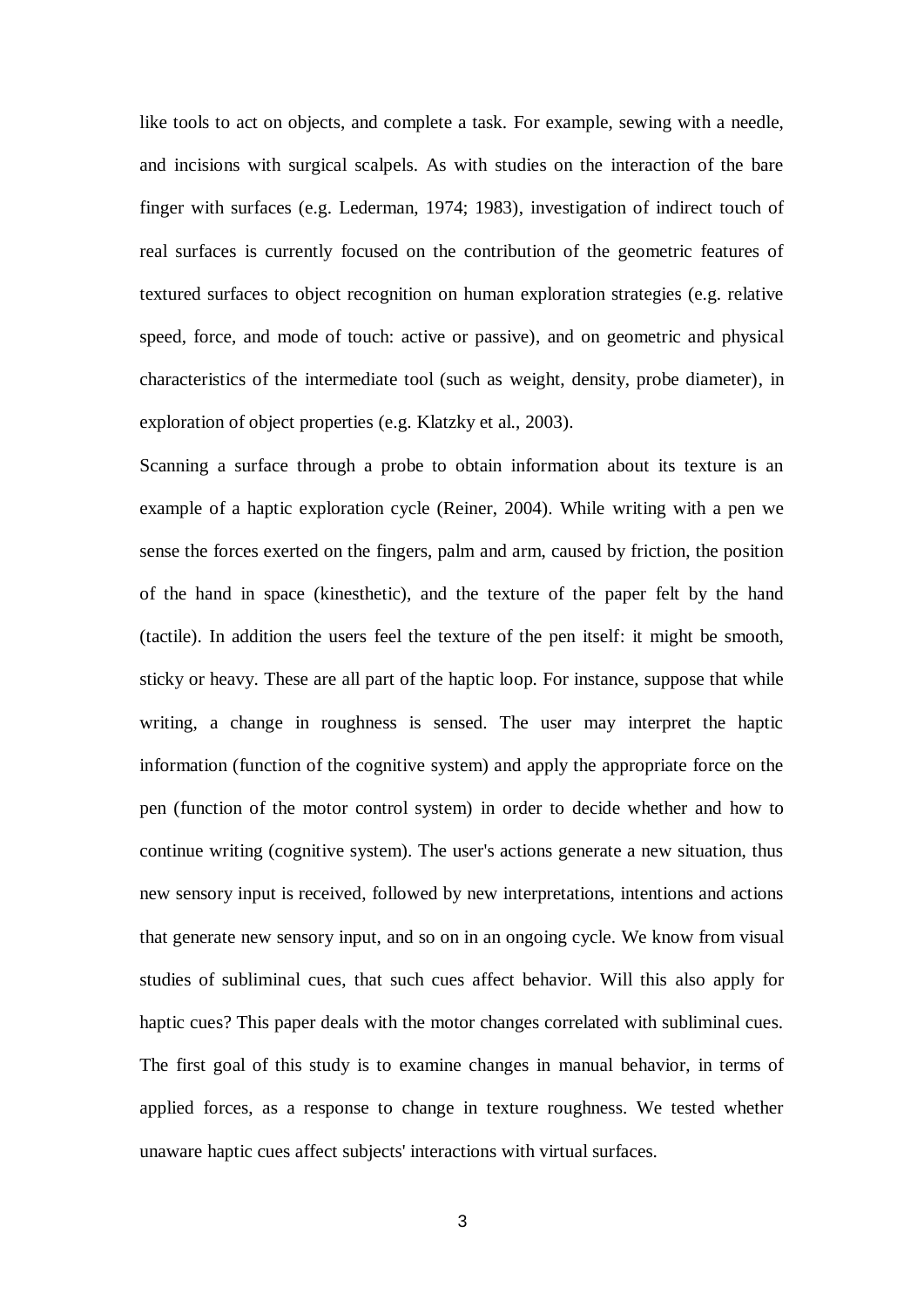We run a texture-difference-recognition test in which subjects glided a pen-like stylus along a varying rough surface and looked for the threshold change in texture that subjects were aware of. This was defined as the critical just noticeable difference  $(JND<sub>crit</sub>)$  of roughness perception. The actual value of the obtained  $JND<sub>crit</sub>$  is termed as the difference threshold; below this threshold a stimulus is considered to be 'unaware' by the subject. Then, we checked if below the threshold value an unaware change in the applied normal force occurred as it does in the case of aware cues.

The  $JND<sub>ctr</sub>$ , is defined as the ratio between the minimal difference in strength between a reference stimulus with a second stimulus that can be discriminated, and the reference stimulus (e.g. Kandel el al., 2000). For several sensory stimuli, the  $JND<sub>crt</sub>$ increases when the reference stimulus approaches the absolute sensory threshold (Gescheider, 1997).

The second goal of this study is to identify the role of reference background in subjects' sensitivity. Research in visual perception suggests that context has a major role in perception. For instance, perception of color changes depending on the background color. We wish to explore the impact of the context, in this case, background roughness, on the users' sensitivity. Thus another goal here is to examine the changes in perceived  $JND<sub>ctr</sub>$  as a function of the surface reference texture, and to test whether the sensitivity increases/decreases/does not change when background textures changes.

## **2 Experiment**

We used a 3D hapto-visual Virtual Reality with a haptic interface (The DESKTOP PHANToM from SenseAble Technologies Inc.). The experimental setup is shown in Figure 1.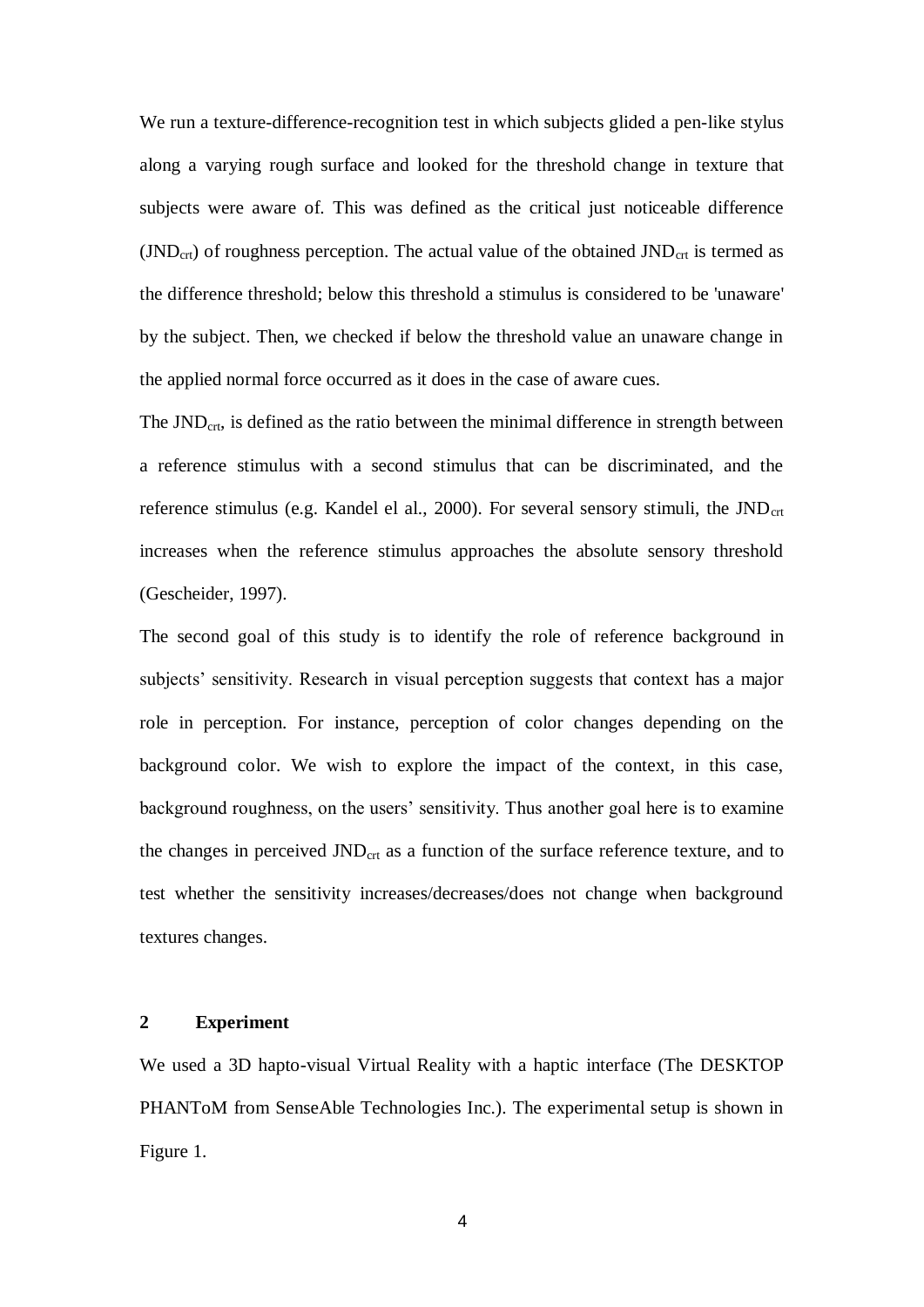

**Figure 1:** *Experimental array*

We developed 3D VR objects that can be seen, touched, and manipulated, with arbitrary programmable physical properties.

The haptic stimuli we used, was the level of surface roughness. We used the Reachin function that simulates something akin to sand paper (Reachin API 3.2 Programmer's Guide 2003). To simulate the granularity of sand paper, the haptic device's motion is constantly stopped, and a new starting friction value is randomly calculated, using a Gaussian probability distribution with a mean and standard deviation determined by us. The two values that can be altered are the mean and the standard deviation. The input in the mean value is the friction coefficient. The input in the standard deviation allows the randomness to be contained; the standard deviation value was kept constant through all of the experiments.

# **2.1 Experimental Setup**

Figure 2 is the actual view of the environment experienced by subjects in the VR.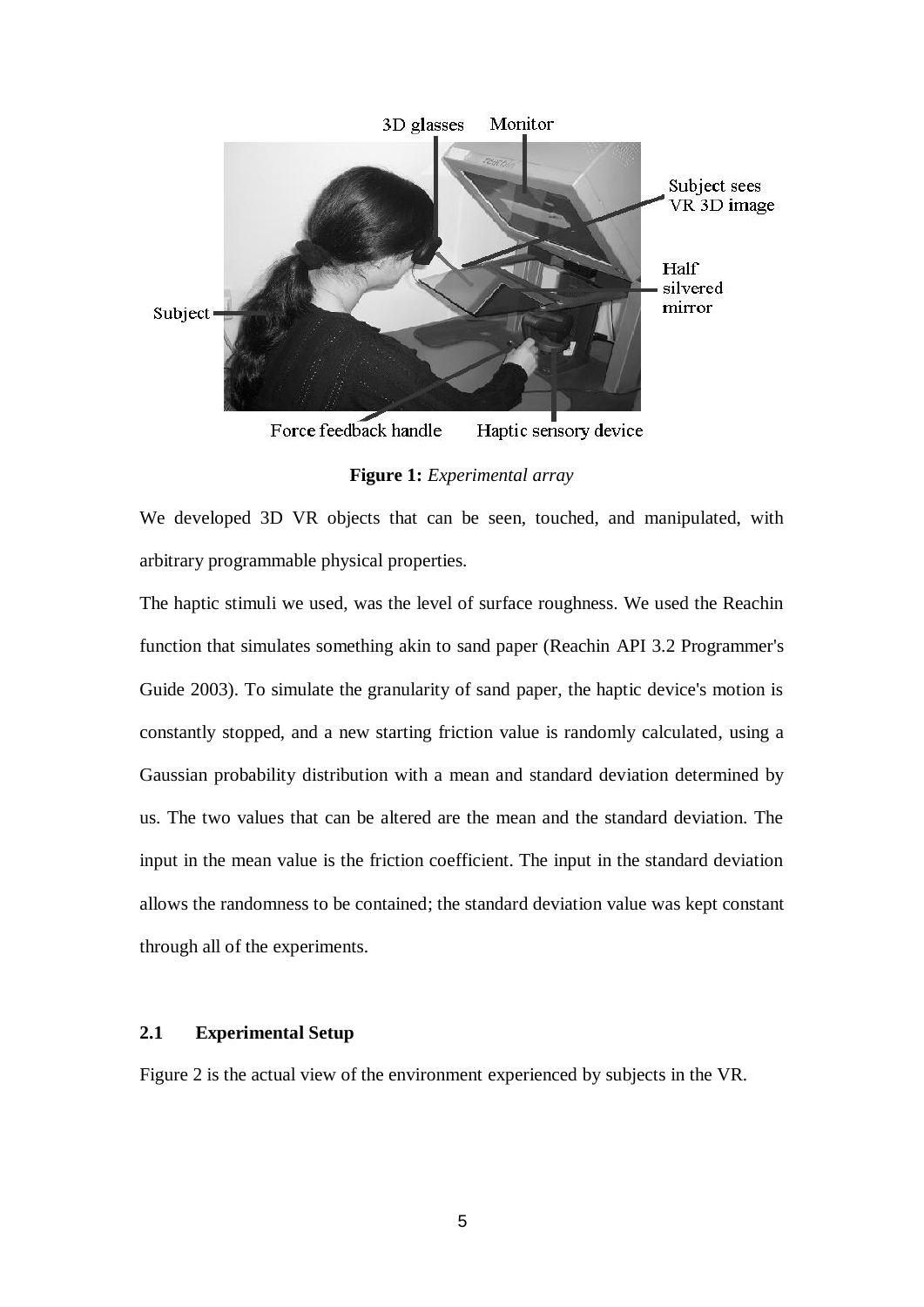

**Figure 2:** *Experimental setup – actual view*

Figure 3 is a schematic representation of the experimental setup.



**Figure 3:** *Experimental setup – schematic representation*

The VR consists of a rectangular shaped surface, twenty centimeters long, positioned in a 3D world with programmable roughness qualities resembling sand paper. The surface is divided into two parts with different friction coefficients. The line that divides the two parts (the vertical line in Figure 3) is randomly located in the rectangle's ten central centimeters for data analysis purposes (see next subsection), and visually undetectable. The line describes the path of touch with the probe. The role of the ruler will become evident in the next subsection.

#### **2.2 Method and Procedures**

To experience presence, a subject must perceive the virtual reality with the same sensory-motor contingencies as in the real world (Slater, 2009). Plausibility, the conditional probability that what is being perceived is really happening, given the events that are being observed, determines presence. It is based on the requirement for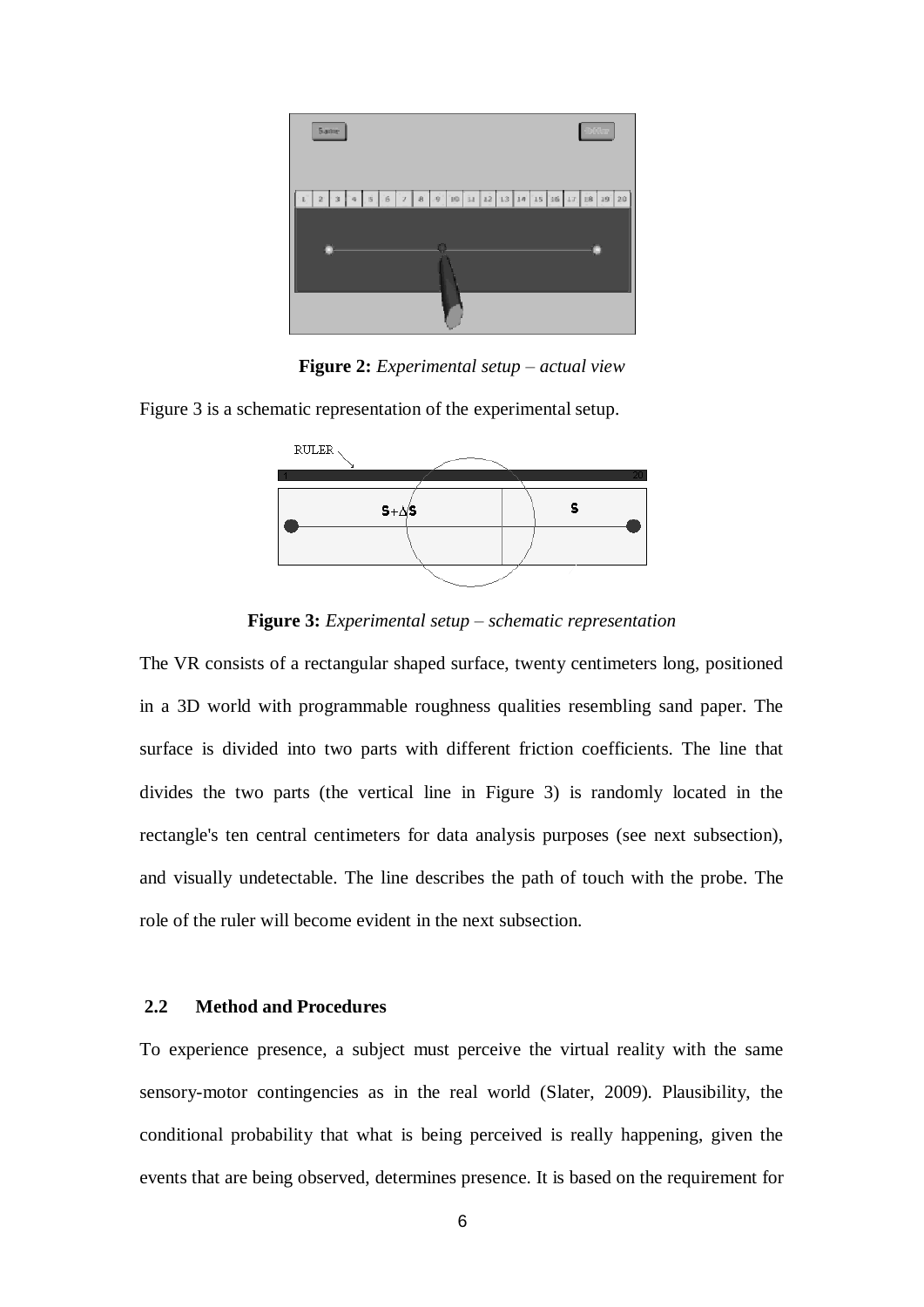correlations between the virtual reality and the subjects' activity, e.g. the movement of a virtual stylus across a virtual surface must correlate with the participants' limb movement. Also, the probability of an event in the virtual reality scenario to be 'true' must be high, e.g. if a subject is instructed to glide on a virtual surface with physical properties similar to sand paper, the congruence between the virtual and real sand paper must be high.

The virtual surface in each trial consists of two areas that differ by the friction coefficient. The difference in the value of the friction coefficients covers a wide range of values. For each set of runs, the lower value was kept constant, and it was always on the same side of the rectangle.

Fifteen right handed individuals participated in the experiment (11 females, 4 males) with a mean age of 30.2 years, standard deviation of 6.1 years. The age range was 14 years.

First, participants were instructed to glide gently a pencil on several sheets of physical sand paper with different granularity. Then, they were instructed to do the same on a virtual surface with several degrees of roughness. Before beginning the main part of the experiment, participants reported whether the virtual sand paper feels like real sand paper.

The subjects were then instructed to move the force feedback handle gently along the surface starting at the left circle, ending at the right circle, from the smoother side to the rougher side. Subjects are asked to report, by pressing on the upper left button if he/she felt a roughness change, or on the right button (see Figure 2), if he/she didn't feel changes in roughness. If subjects reported a change in the feel of roughness, they were asked to press on the attached ruler (see Figures 2 and 3) on the point near the zone where in they believe, the change occurred. The distance from the actual point of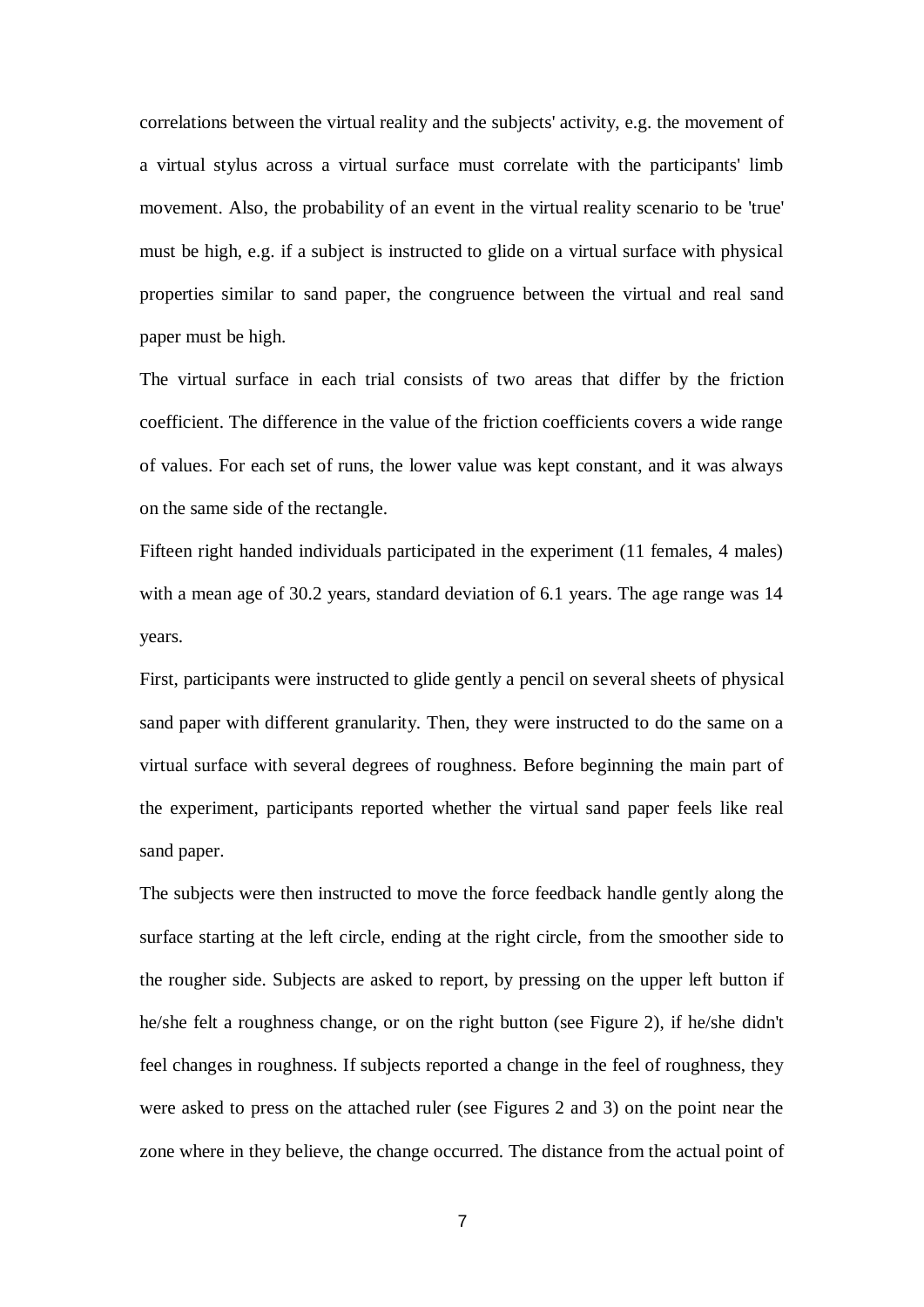change was recorded. The normal component of the force applied by the subject on the surface was measured as a function of the distance from the actual point of change in roughness. We set up a length of one centimeter as the maximal distance between the pressing point on the ruler and the actual point of change (in addition to pressing the appropriate button) for accepting the subject's report of sensing the change. This distance was set as appropriate after many test runs. The test runs showed that when the changes in roughness were high, and therefore consciously detectable, the ruler was pressed at a distance that not excided one centimeter from the actual point of change. We recorded the applied normal force for both reported and non reported recognition of changes in roughness, and position as a function of time. Sampling rate was 100 Hz.

We defined *S* (Figure 3) as the basic value of the friction coefficient. Then we changed the roughness of the second area by multiples of a given value *ΔS*, and identified the minimal value of change in roughness in which aware perception occurred:  $\Delta S_{min}$ . Finally, we calculated the critical just noticeable difference (JND<sub>crt</sub>), defined in the present study as *ΔSmin/ S*, for each subject for each value of *S* applied in this experiment.

We summarized the possible output for every run:

*a* – Aware perception: The subject reports feeling the change in roughness, and identifies the location of change  $\rightarrow$  subject pointed at the location that is no more than one centimeter away from the correct change in friction.

*b* – Unaware perception: The subject reports feeling the change in roughness and the distance from the change point is above one centimeter.

*c* – Unaware perception: The subject doesn't feel the change in roughness.

For every run, a change in the normal applied force was measured. In the case of a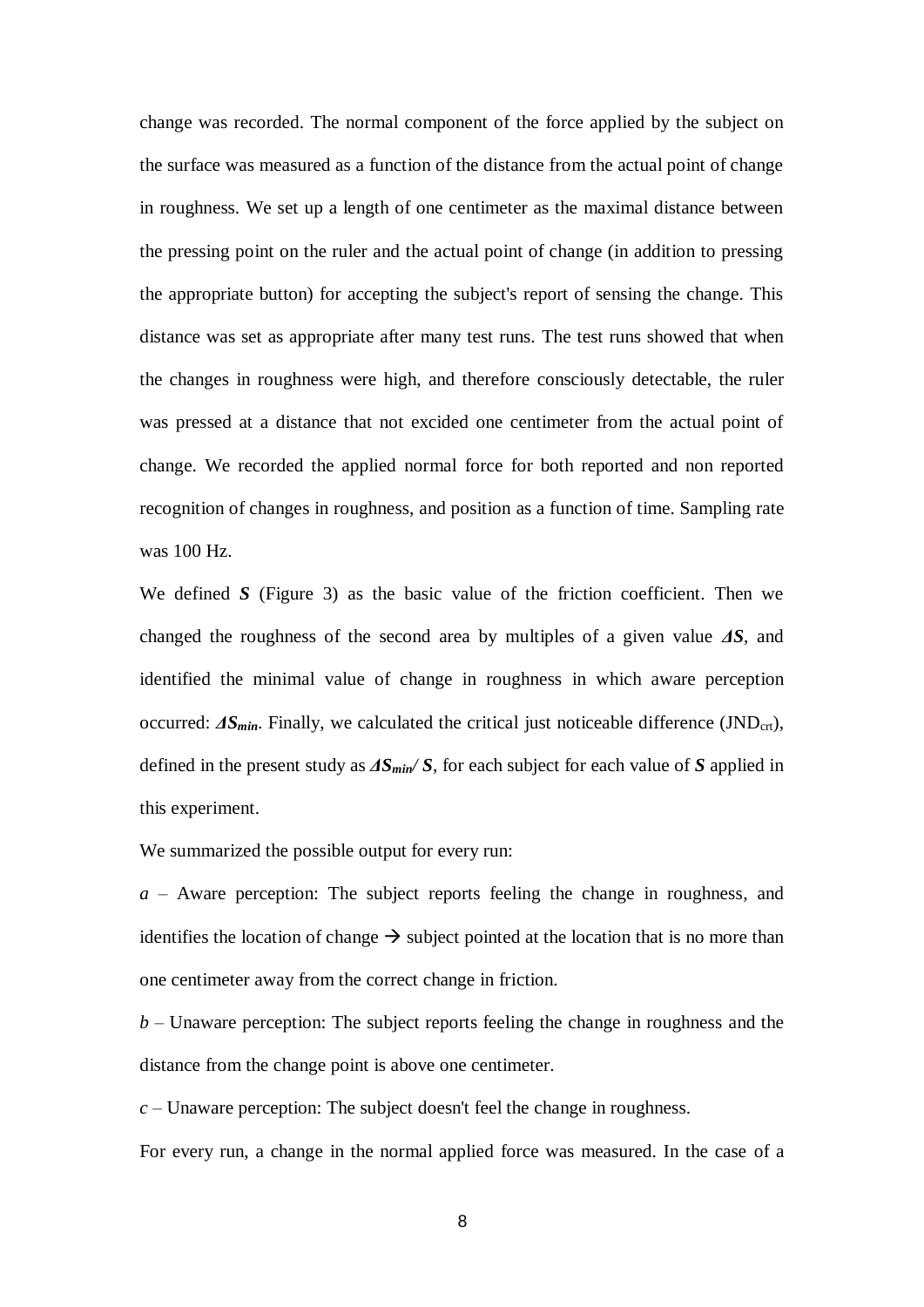given difference in friction coefficient, the subject was aware of the surface change (case *a*) in part of the runs, and in the others he/she didn't (cases  $b$  or  $c$ ), it was considered as unaware perception when case *b* or *c,* happened in two thirds of the runs for a specific roughness difference.

## **2.3 Results**

All participants reported that gliding on real sand paper and on the virtual programmed surfaces were indistinguishable. None of the participants reported discrepancies between their own movements and the virtual stylus movement, therefore a high correlation between physical and virtual reality was assumed.

The presented results are divided in two steps. In the first step we investigated the change in motor behavior correlated with change in roughness, and in the second step we measured the JND<sub>crt</sub> for each subject.

We found that changes in friction causes detectable changes in the applied normal force, even if the subject wasn't aware of the change in friction. Figures 4 and 5 are examples of measurements of the applied normal force as a function of the distance from the point of change in roughness, for unaware and aware perception.



**Figure 4:** *Change in applied normal force for unaware perception*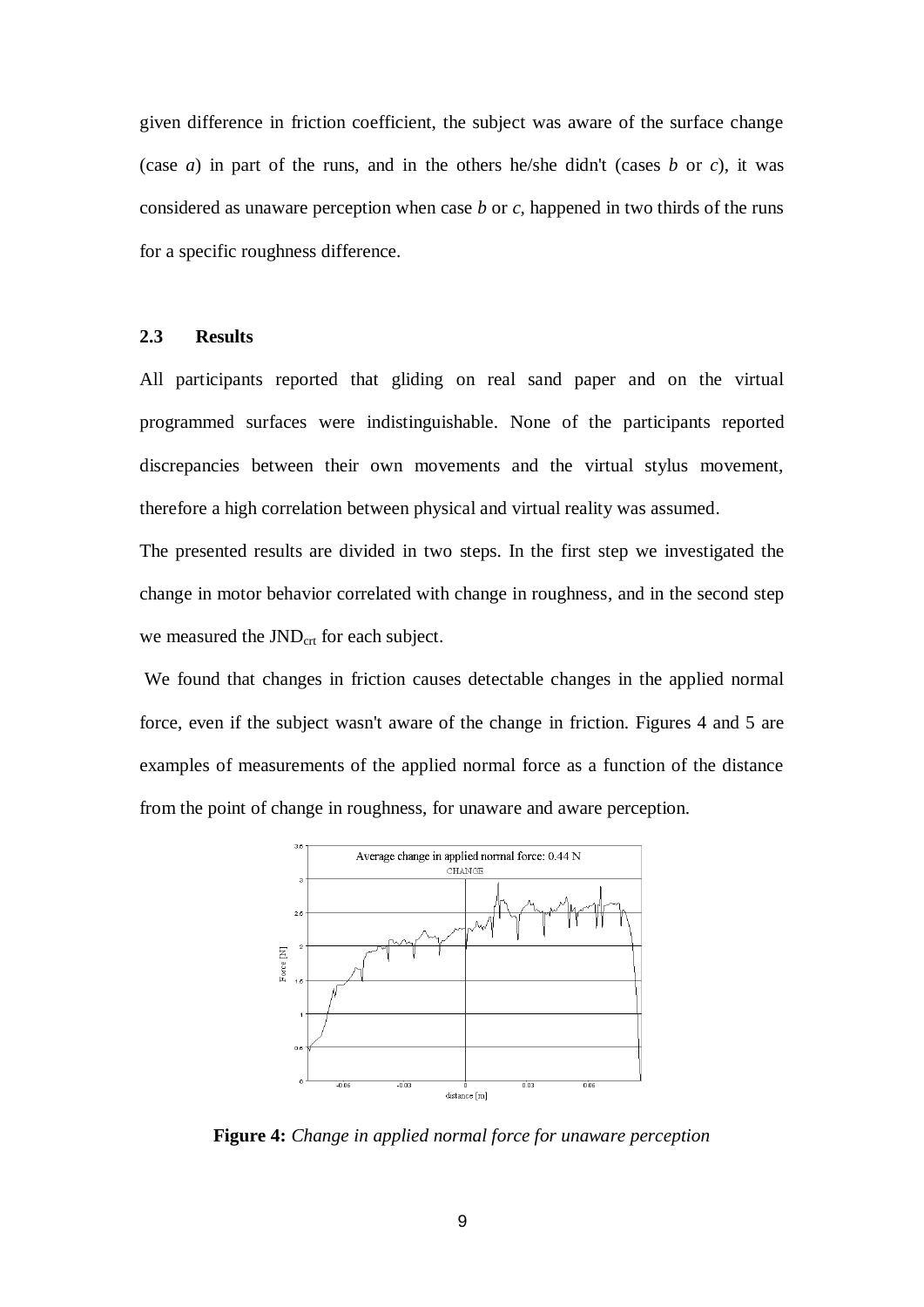

**Figure 5:** *Change in applied normal force for aware perception*

In Table 1 and in Figures 6 and 7 we present, for each fixed friction coefficient, the number of participants (out of 15) that were unaware of the change in roughness, for each pair of values of the friction coefficient. The three different dimensionless friction coefficients, used as the smoother value in each set of runs (*S* in Figure 3) were: 0.1, 0.3, and 0.5. Each basic value of *S* was compared with nine friction coefficient values. So, for the same values difference, the task was repeated three times.

**Table 1:** *Number of participant that were unaware of change in roughness for each reference friction coefficient for each difference in roughness*

| Ref. $\mu$ | 0.1 | 0.3            | 0.5            |
|------------|-----|----------------|----------------|
| $\Delta S$ |     |                |                |
| $0.05\,$   | 15  | 15             | 15             |
| $0.10\,$   | 15  | 12             | 14             |
| 0.15       | 13  | 8              | 8              |
| $0.20\,$   | 10  | 6              | $\tau$         |
| 0.25       | 7   | 6              | 3              |
| 0.30       | 3   | $\overline{0}$ | $\overline{0}$ |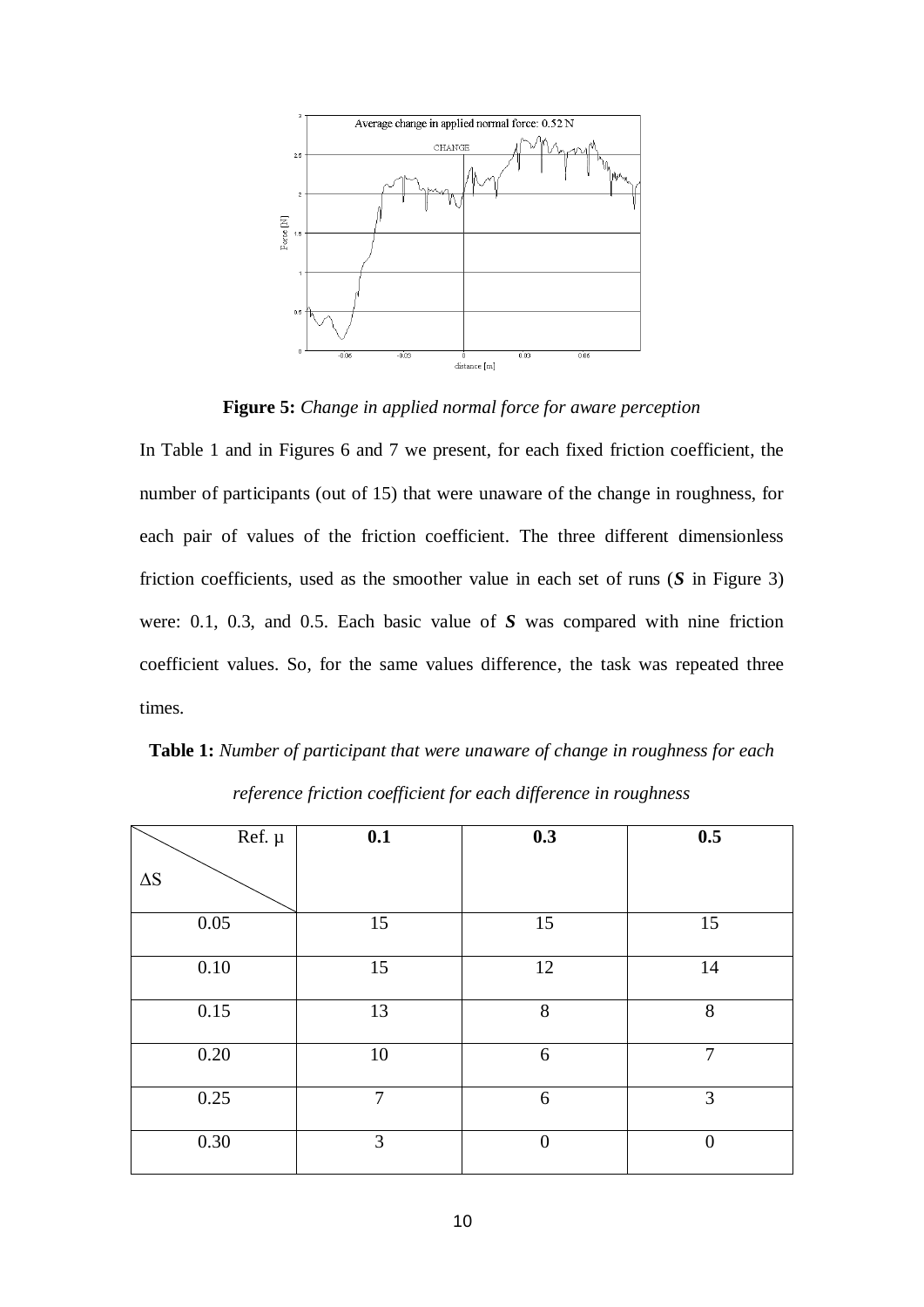| ,,,, |  |  |
|------|--|--|
|      |  |  |

Table 1 describes the distribution of threshold for unaware perception of texture among subjects, for each of the background textures. It shows that distribution of sensitivity changes with texture, and that sensitivity is not uniform among subjects. Figure 6 is an example of the distribution among subjects of unaware perception of changes in roughness for one reference texture background.



**Figure 6:** *Number of subjects that were unaware of the change in roughness as a function of the difference in the friction coefficient, for the reference coefficient 0.3*

In Table 2 and Figure 7 we show the average change in the applied normal force for all subjects, when the changes in roughness surface were unaware  $(\Delta S = 0.05)$ , for all three friction coefficients reference values.

| Reference friction<br>coefficient | Average Force change [N] | Standard deviation |
|-----------------------------------|--------------------------|--------------------|
|                                   | 0.21                     | 0.04               |
| 0.3                               | በ 17                     | ን 04               |

**Table 2:** *Average force change at the awareness limit*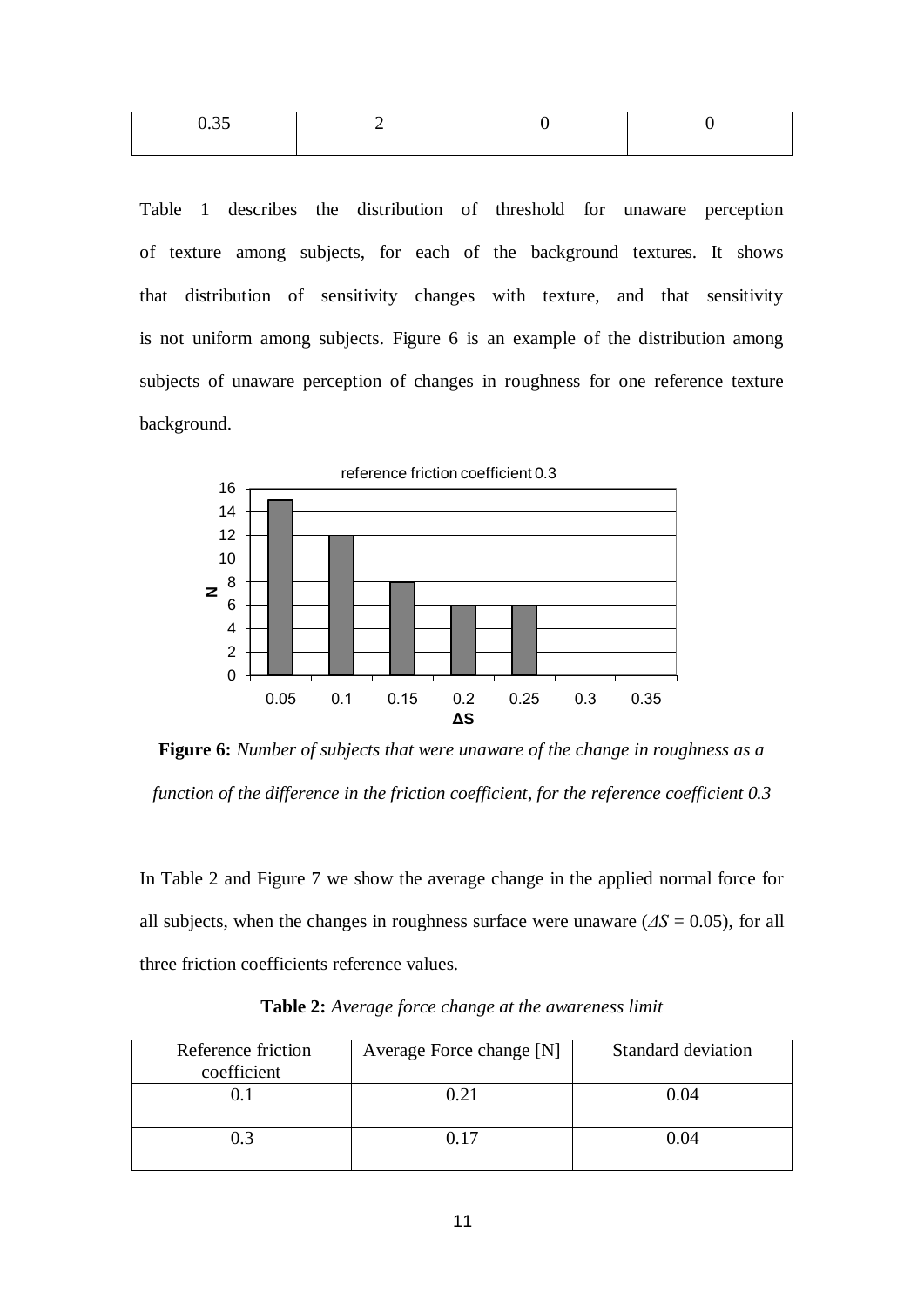

**Figure 7:** *Average ΔF for unaware perception (ΔS=0.05) as a function of reference friction coefficient*

For purposes of data analysis, the algorithm was written so, that before the point of change in roughness, the distance has negative values and positive values, afterwards. The bumpiness of the measured applied normal force visible in Figures 4 and 5, is due to the randomness in the value of the friction coefficient with a maximal probability near the mean input, due to the Gaussian distribution.

For every run we calculated the average normal force applied, before and after the roughness change, neglecting the edges (start and end of movement). As a standard, we used for analysis the data recorded between four centimeters, before and after roughness change. Statistically we calculated the significant level in force change. Results for all the runs are significant at the level of  $p < 0.01$ .

In the above examples the average measured force was 2.12 N and 2.56 N for unaware perception, and 2.10 N and 2.62 N for aware perception, before and after the roughness change, respectively. Each subject performed thirty runs for three different basic friction coefficient values (*S* in Figure 3). An additional ten runs were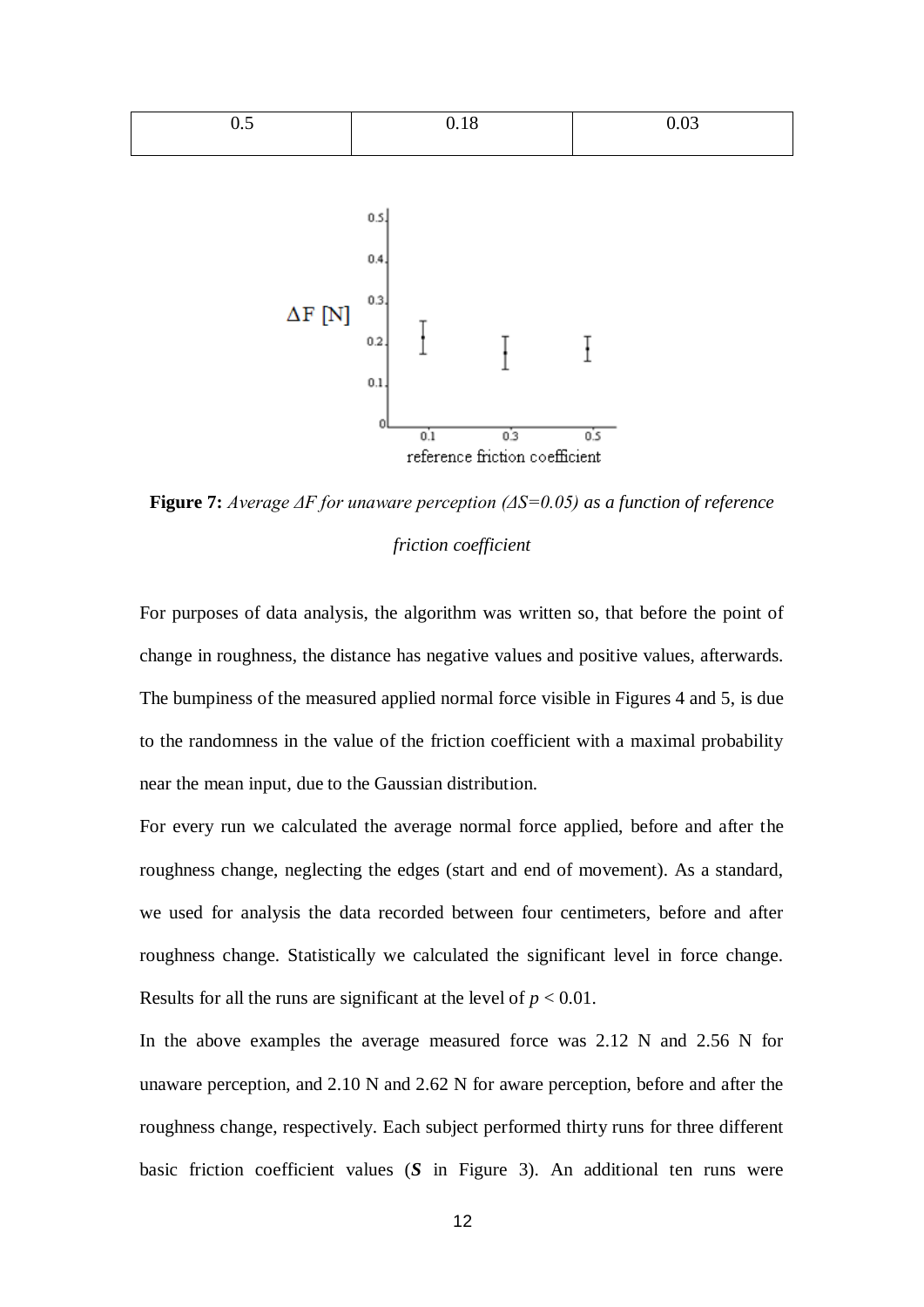performed for calibration, that is, null difference in the pair of friction coefficients that implies null difference in the normal applied force. Therefore each subject performed one hundred runs.

Using the described methodology we measured the perceived  $JND<sub>ctr</sub>$  for different background reference roughness. Results are presented in Table 3 and Figure 8.

**Table 3:** *Calculated JNDcrt for three basic values of the basic friction coefficient*

| Basic friction coefficient | Average $JND_{crt}$ | <b>Standard deviation</b> |
|----------------------------|---------------------|---------------------------|
| 0.1                        | 2.30                | 0.44                      |
| 0.3                        | 0.52                | 0.19                      |
| 0.5                        | 0.39                | 0.14                      |



**Figure 8:** *JNDcrt as a function of changes in surface friction coefficient*

# **3 Discussion and Conclusions**

Results suggest that participants modified their manual behavior when they were exposed to a haptic stimulus that was below the participants' limit of aware perception. The change in manual motor behavior was assessed by measuring the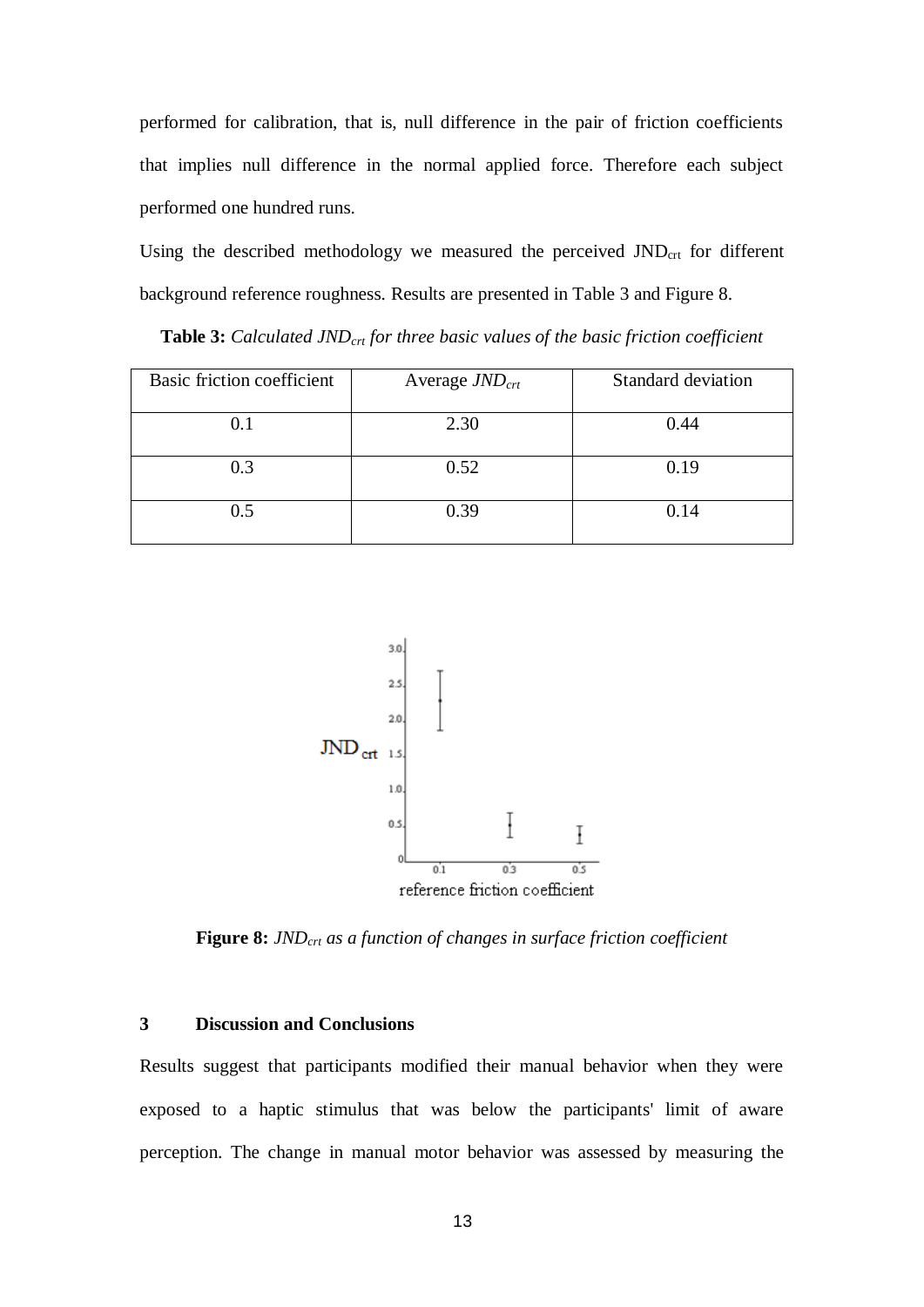change in normal force applied to a virtual surface. The applied force changed even when the change in surface roughness was not reported. Furthermore, this change was measured when the change in roughness was well below participants' individual limit of aware perception. Cues are subliminal, in the sense that a cue is considered as such if it is attended but not reportable (Dehaene et al., 2006). This implies that performance can be affected, through cues that are below the threshold of aware perception.

All participants reported that they didn't feel, subjectively, differences between gliding on a real or a virtual surface. The high congruence felt by the subjects between reality and Virtual Reality, and the high correlation between actions in the real world and actions in the virtual world suggest high plausibility that what is being perceived is really happening. Therefore, a high degree of presence can be inferred (Slater, 2009), corroborating the use of Virtual Reality in the study of perception and consciousness (Sanchez-Vives and Slater, 2005). Thus results are valid for interaction in the physical world too.

We found that participants' sensitivity for detecting changes in roughness through a probe, decreases sharply with the intensity of the reference stimulus. The  $JND<sub>crt</sub>$ increases, in accordance with corrected Weber's law (Gescheider, 1997). It has been suggested that this phenomena is related to the operation of sensory systems near threshold. It may represent the amount of sensory noise that exists when the intensity of the stimulus is null (Gescheider, 1997). The large standard deviation for the 0.1 friction coefficient (Figure 8) seems to imply that threshold sensitivity for this stimulus intensity is somewhat individual. However, the average force  $\Delta F$ , applied in the condition of unaware perception as a function of reference roughness, shows an almost constant force, suggesting that the change in roughness is the major factor in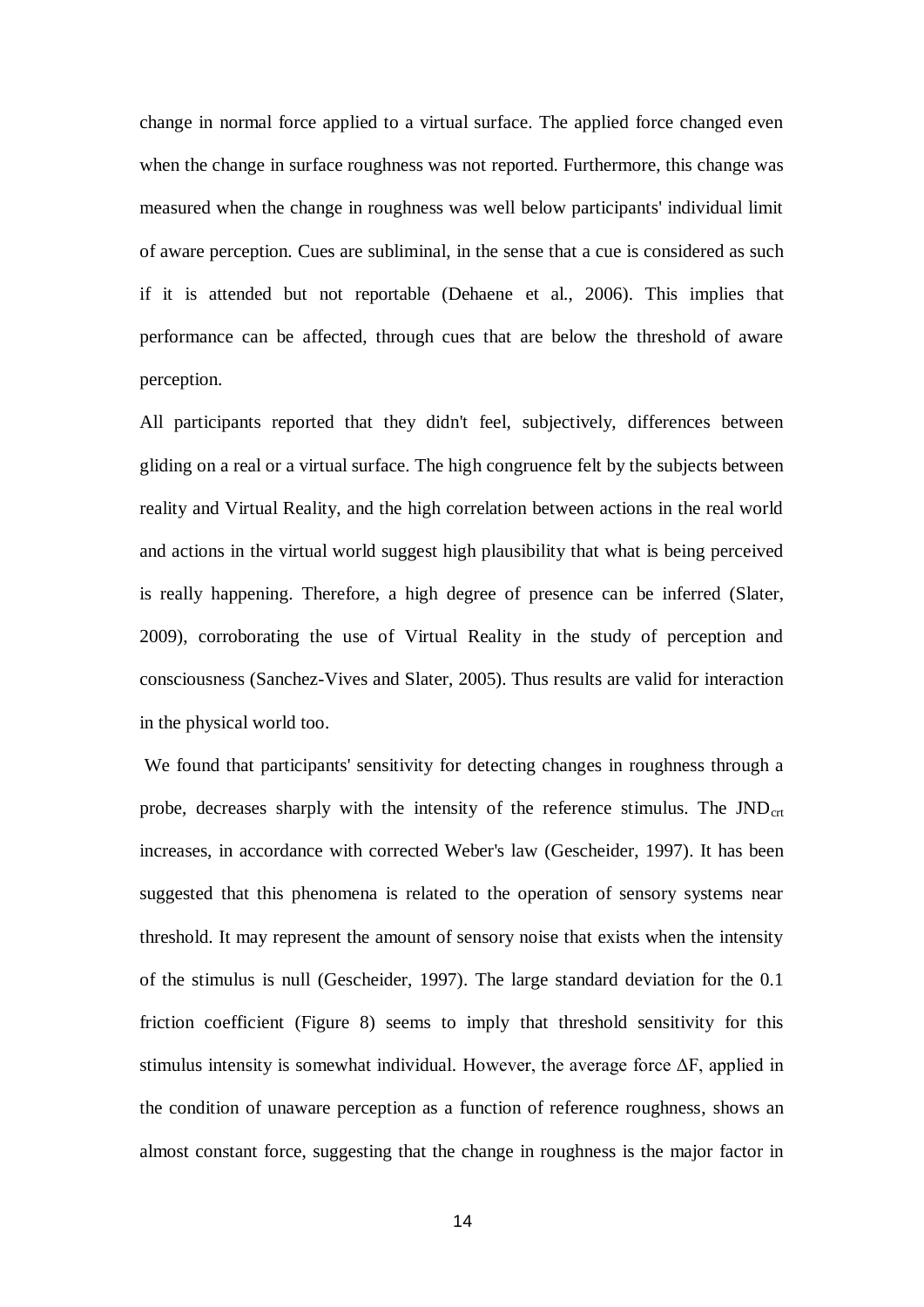affecting the force applied (Figure 7).

It is worthwhile to note the similar values for the change in the applied normal force at the awareness limit of perception, for all reference friction coefficients, and the relatively narrow standard deviation values, despite the large ones we obtained for JNDcrts. The reason might be the smooth and gentle hand movement across the virtual surface, that subjects were instructed to do.

Future work will include the investigation of the influence of haptic subliminal cues on peoples' preferences toward the physical qualities of objects, such as texture and compliance.

Implications are both theoretical and practical. The first, is understanding the psychophysics of subliminal touch, a hardly studied domain. The second relates to design of interaction in VR and in remote, telemanipulation applications. Subliminal cues can be used to affect users' manual motor behavior, on an automatic, fast and effective manner, that requires no increase in cognitive load.

# **4 References**

Basdogan, C., De, S., Kim, J., Manivannan, M., Kim, H., & Srinivasan, M.A. (2004). Haptics in minimally invasive surgical simulation and training. *IEEE Computer Graphics and Applications, 24*(2), 56-64.

Dehaene, S., Changeux, J.P., Naccache, L., Sackur, J., & Sergent, C. (2006). Conscious, preconscious, and subliminal processing: a testable taxonomy. *Trends in Cognitive Sciences, 10*(5), 204-211.

Gaggioli, A. (2003). Using virtual reality in experimental psychology. In G. Riva & C. Galimberti (Eds.), *Toward Cyber Psychology: Mind, Cognitions and Society in the Internet Age, Chapter 9.*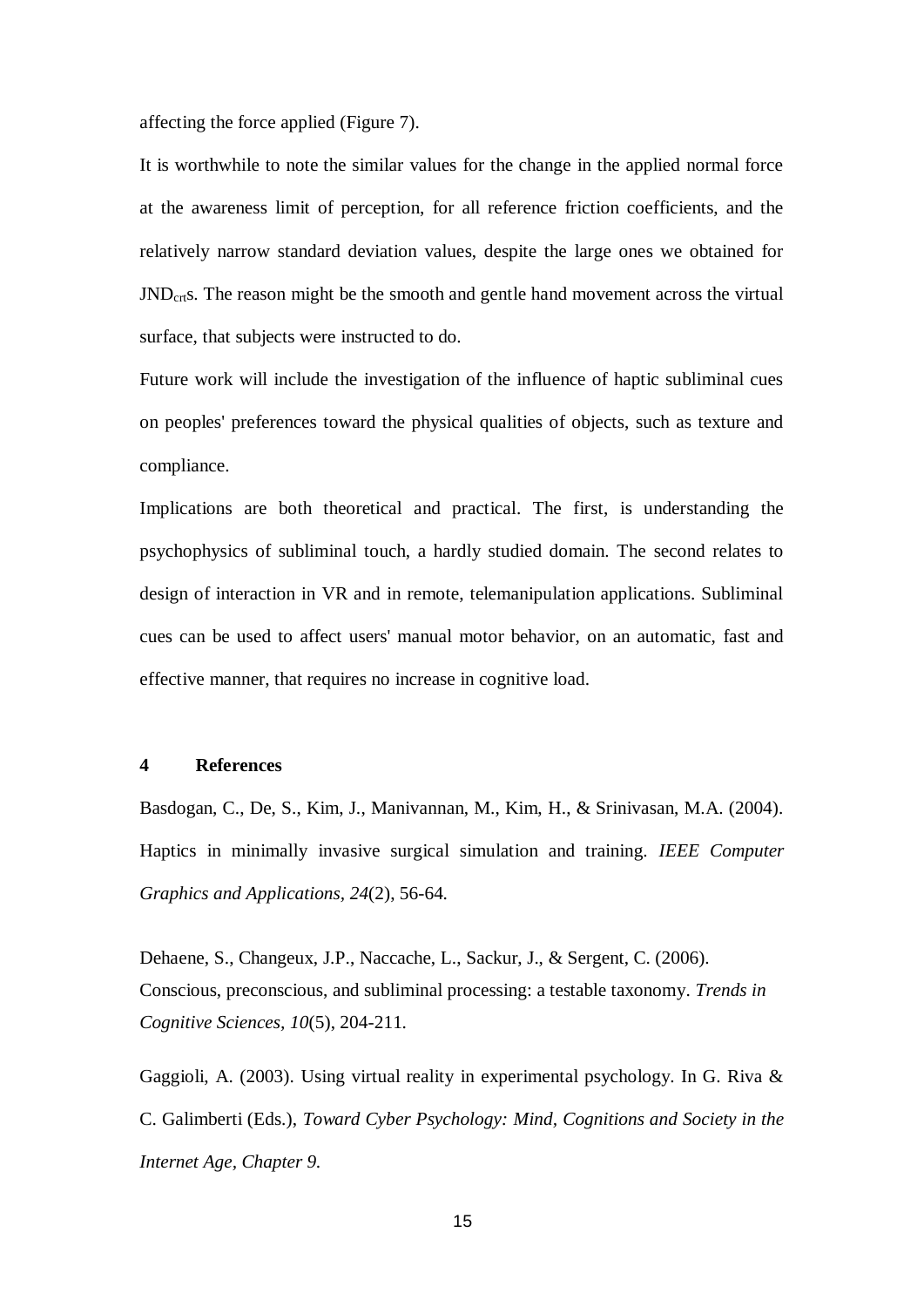Gescheider, G.A. (1997). *Psychophysics: The Fundamentals*. Lawerence Erlbaum.

Hale, K. S., & Stanney, K. M. (2004). Deriving haptic design guidelines from human physiological, psychophysical, and neurological foundations. *IEEE Computer Graphics and Applications, 24*(2), 33-39.

Jerabkova, L., Jerabek, J., Chudoba, R., & Kuhlen, T. (2007). A stable cutting for finite elements based virtual surgery simulation. *Studies in health technology and informatics, 125*, 200-205.

Klatzky, R.L., & Lederman, S.J. (2002). Perceiving texture through a probe. In M.I. McLughlin, J. Hespanha & G. Sukhatme (Eds.), *Touch in Virtual Environments (pp 180-193)*, NY: Pretince Hall.

Klatzky, R.L., & Lederman, S.J. (2003). Haptic Perception. In *Encyclopedia of Cognitive Science.* (pp 508-512).

Kandel, E.R., Schwartz, J.H., & Jessell, T.M. (2000). *Principles of Neural Science*. McGraw Hill.

Klatzky, R.L., Lederman, S.J., Hamilton, C., Grindley, M., & Swendsen, R.H. (2003). Feeling textures through a probe: Effects of probe and surface geometry and exploratory factors. *Perception & Psychophysics, 65*(4), 613-631.

Lederman, S.J. (1974). Tactile roughness of grooved surfaces: The touching process and effects of macro and microsurface structure. *Perception & Psychophysics, 16*, 385-395.

Lederman, S.J. (1983). Tactual roughness perception: Spatial and temporal determinants. *Canadian Journal of Psychology, 37*, 498-511.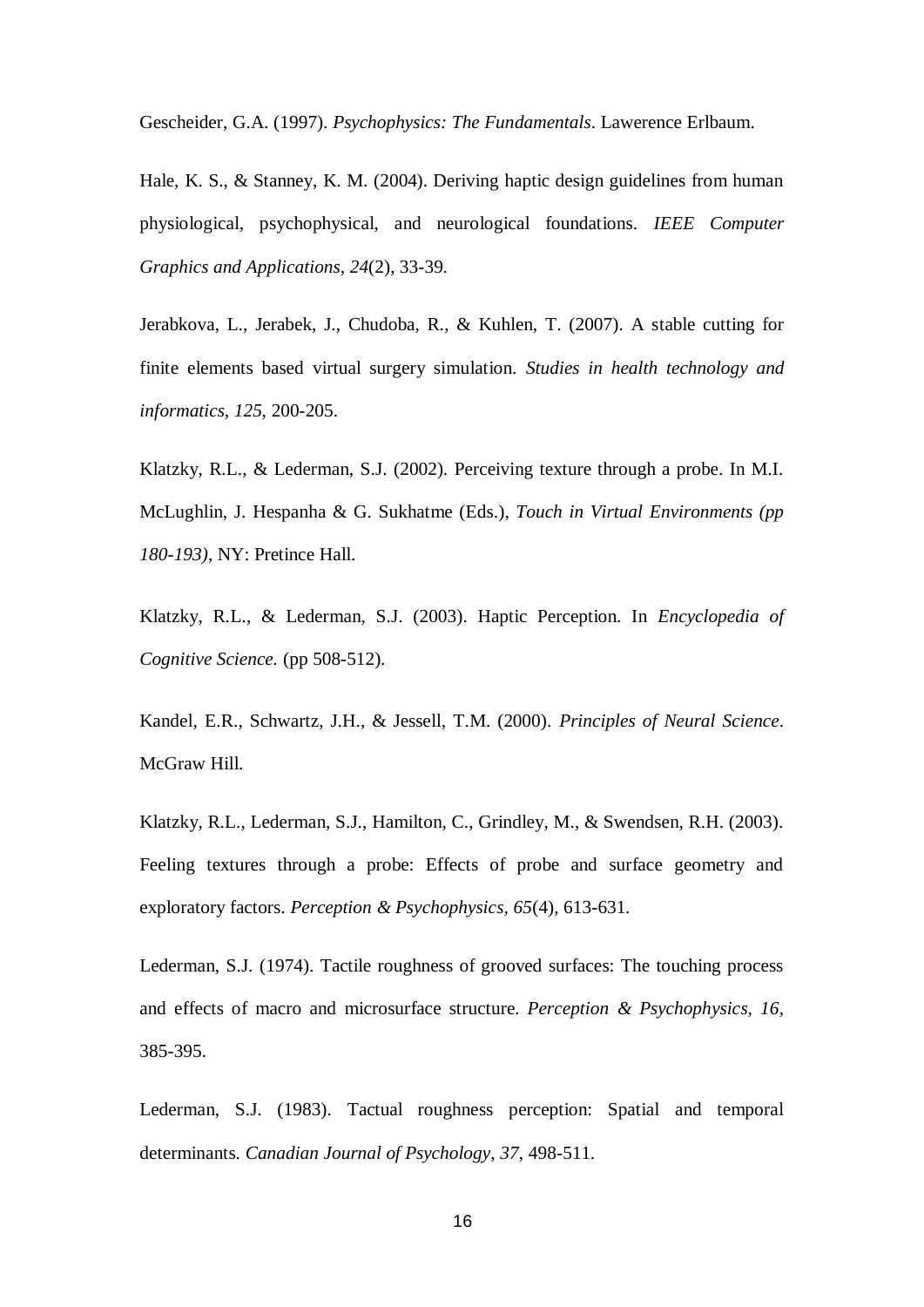Lin, M., & Salisbury, K. (2004). Haptic Rendering – Beyond visual computing. *IEEE Computer Graphics and Applications, 24*(2), 22-23.

Loomis, J.M., Blascovich, J.J., & Beall, A.C. (1999). Immersive virtual environment technology as a basic research tool in psychology. *Behavior Research Method, Instruments & Computers, 31*(4), 557-564.

Reachin API 3.2 Programmer's Guide. (2003).

Reiner, M. (2004). The Role of Haptics in Immersive Telecommunication Environments. *IEEE Circuits and Systems for Video Technology, 14*(3), 392-401.

Salisbury, K., Conti, F., & Barbagli, F. (2004). Haptic rendering: Introductory concepts. *IEEE Computer Graphics and Applications, 24*(2), 24-32.

Sanchez-Vives, M.V., & Slater, M. (2005). From presence to consciousness through virtual reality. *Nature reviews. Neuroscience, 6* (4), 332-339.

Slater, M. (2009). Place Illusion and Plausibility in Immersive Virtual Environments. *Philosophical Transactions of the Royal Society (B)*, in press.